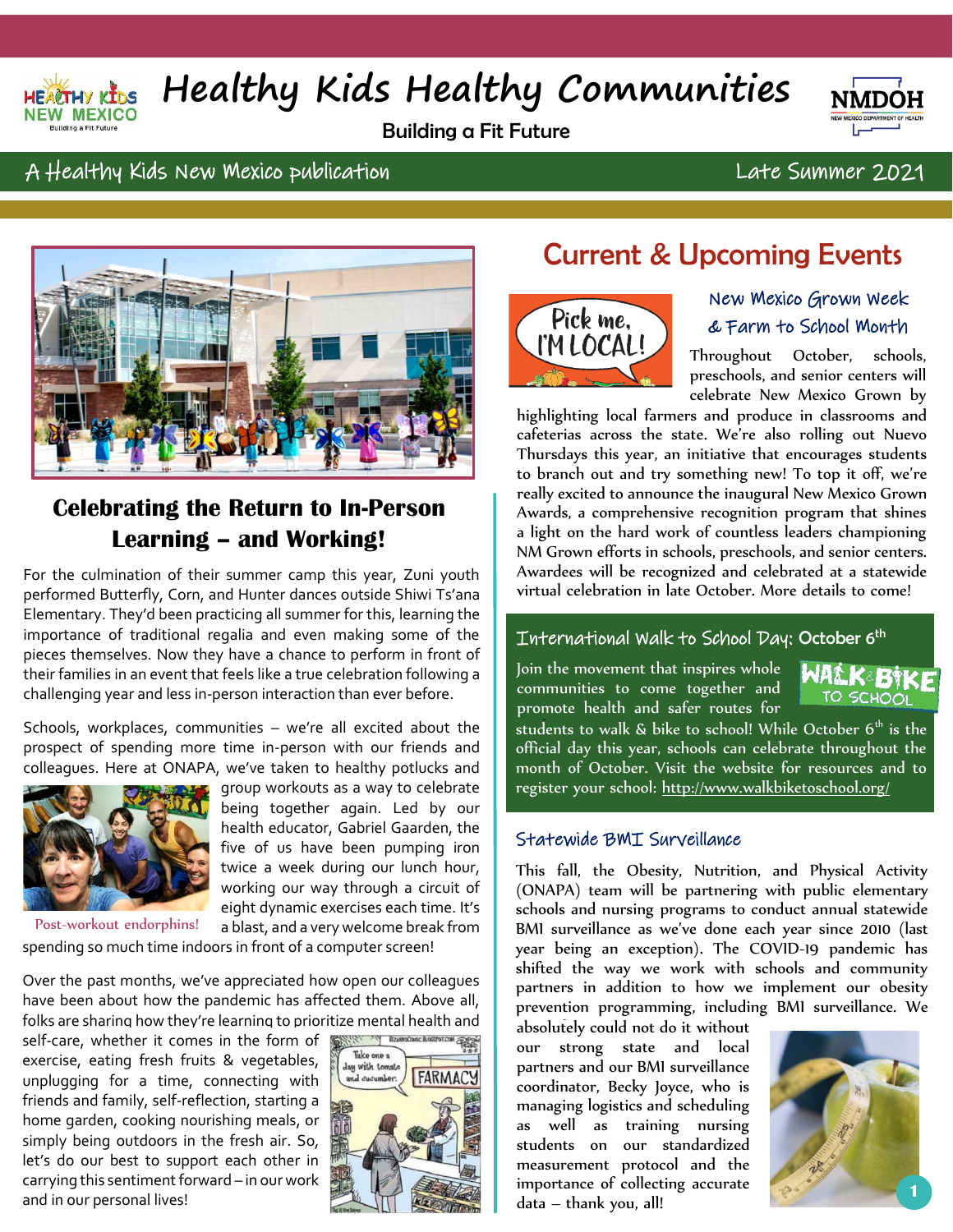## **Ch-Ch-Changes!**



Hold on tight, everyone! We're entering yet another season of transition and change – uncertainties of a brand new school year, shifts in the pandemic, new staff, and coordinator transitions in Colfax County, Socorro County, and Pueblo de San Ildefonso. Yes, it is a challenge to navigate through it all with flexibility and grace, but we've built a strong statewide team of highly passionate, dedicated, smart, and resourceful folks. Here at ONAPA, we're grateful to have partners like you to rely on and strategize with as we move forward, together!

### Meet ONAPA's Health Educator Extraordinaire!



It's our pleasure to introduce Gabriel Gaarden, who joined the ONAPA team in March 2021! Gabriel grew up in Rio Rancho, attended the University of New Mexico, improved his Spanish language fluency studying abroad in Nicaragua and Costa Rica, and has been humbled by the beautiful people, cultures, and scenery here in New Mexico and abroad. After a degree in sociology and Spanish, he fell in love with plant-based nutrition and returned to UNM to become a registered dietitian nutritionist (RDN). Unlike most of his clinically-focused nutrition colleagues, Gabriel earned a master's degree in public health so he could dedicate his career to the type of upstream obesity and chronic disease prevention work that is the cornerstone of HKHC programming throughout New Mexico. Gabriel loves being a member of the ONAPA team and is thrilled his colleagues are willing to join him for high intensity interval training circuit workouts two days a week at our Santa Fe office. Feel the burn! Outside of work, he enjoys trail running, hiking, scrambling, and swimming in high alpine lakes in mountains everywhere. You can reach him at [Gabriel.Gaarden@state.nm.us.](mailto:Gabriel.Gaarden@state.nm.us) Welcome to our team, Gabriel!

#### Colfax County Coordinator Changeup

We'll miss you, Emma!

collaborate on trail connectivity and introducing active classroom celebrations, walking clubs, and locally grown food at Raton's Intermediate School. While we're sad to bid Emma farewell, we're excited to work with her in a new capacity as the Public Education Department's Healthy Schools Coordinator! Emma's dedication to her role included finding a replacement who would continue her momentum in northeast New Mexico. So, please join us in welcoming Elizabeth Hampl as Colfax County's new HKHC coordinator! Elizabeth is a single

mom of two young boys, a Raton business owner, AND a skilled hammer thrower! Check out this brief **[video](https://www.teamusa.org/Video/2021/06/27/DeAnna-Price-Womens-Hammer-Throw-Final--Track--Field-US-Olympic-Team-Trials-2021)** on hammer throwing and prepare to be impressed!

Since 2018, our team has been fortunate to work closely with the dynamic Emma Green in her role as HKHC Colfax County coordinator. Emma has such a fun and welcoming energy that made it easy for her to cultivate relationships in her community and help us build a strong presence in Raton and Colfax County. She led a cultural shift in schools and the local built environment, bringing people together to



Elizabeth is excited about putting her bachelor's degree in community health education to use as HKHC Colfax County coordinator. Before joining our team, she volunteered with the City's Parks and Recreation Department, planning activities and conducting a needs assessment to help the City better tailor its programming to residents' needs and interests. In her new role, she's creating school and community assessments to measure current efforts, address issues, and track progress. Elizabeth doesn't have a lot of idle time – she also coaches the girls' high school volleyball team and runs Elite Athlete Academy, where she develops training programs for youth and

ad adults. And she continues to pursue her own athletic passion, practicing hammer throwing in Raton parks (she meets a lot of people this way!) and participating in hammer throw competitions. She even competed against the current Olympian, DeAnna Price, who holds the American record for women's hammer throwing! Welcome, Elizabeth, we look forward to working with you and seeing the lasting changes you'll make in Colfax County!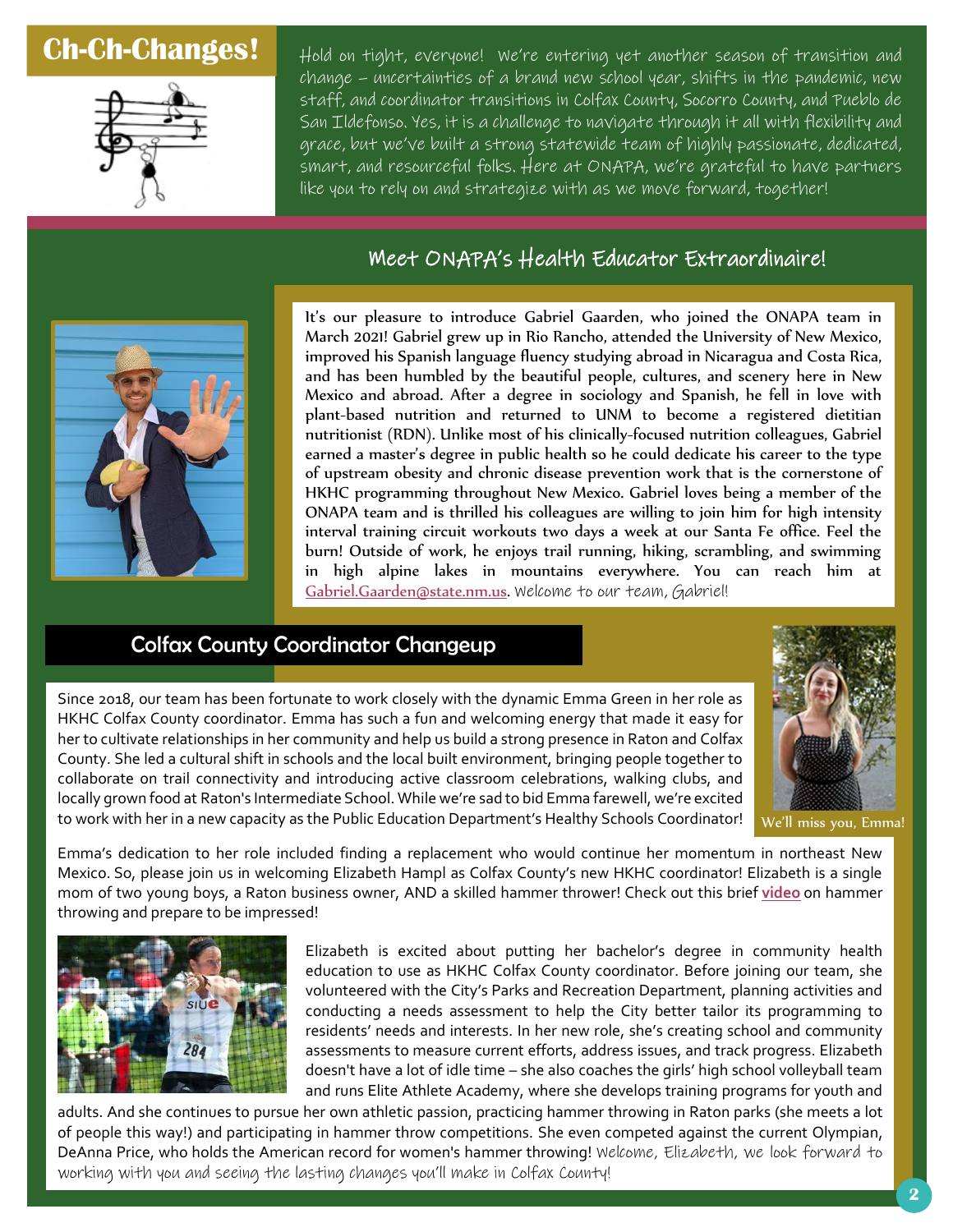#### Back Into the Fold Farewell, Martha!

In keeping with the theme of transition and change, we're thrilled to welcome Socorro County back into the HKHC fold under the able leadership of James McNeil, former HKHC Socorro County coordinator! James has since become the City's recreation director and is bringing two new folks on board to co-coordinate HKHC healthy eating and physical activity efforts in Socorro County. We're excited to work with James again and onboard our new coordinators!

Martha Cooke left her role as HKHC San Ildefonso Pueblo coordinator in late July to pursue new opportunities. During her six-year tenure as coordinator, Martha and her partners accomplished so much in support of health and wellness in San Ildefonso. Our team is fortunate to have worked with and learned from you over the years, Martha, and we wish you all the best in your future endeavors! We plan to welcome a new HKHC coordinator in San Ildefonso soon – stay tuned.

### **Students Thrive with Social & Emotional Support**

Learning to read and write, perform basic arithmetic, think logically, and apply science are fundamental tenets of education. The acquisition of academic knowledge and skills, however, does not foster all the necessary abilities children and adults need to live healthy and successful lives. Social and emotional learning (SEL) helps fill the gaps in traditional academic learning by prioritizing the deeper psychological, emotional, and social development that is integral to building positive self-image, managing emotions, dealing with conflict, maintaining relationships, working together for a shared goal, and making communities stronger.



Raton Intermediate fifth-grade students

In Colfax County, fifth-grade teacher Diana Martinez knew her focus on SEL would be even more critical during a school year upended by the pandemic. Following the theme "Rise Above," she led class discussions where students could share their feelings and experiences, what their blessings were, and how they could spread positivity to others. "There was so much unknown and so much unsettling, and it was extra important to build relationships and practice those social-emotional skills," she said. "There was a connection between us; it was almost like we were a little family." So, it wasn't too surprising when her fifthgrade class at Raton Intermediate School excelled in their end-of-year testing. "For me, it's a no-brainer," said Martinez. "If students are not healthy – physically and emotionally – they are not going to learn and push themselves forward."

More than two decades of research proves that social and emotional development enhances students' behavior and academic performance, and New Mexico school districts should include and integrate SEL into their required wellness policies that HKHC coordinators help to facilitate and support.



Kindness rocks!

To reward students for persevering through their school year, the class painted To reward students for persevering through their school year, the class painted<br>rocks with inspirational messages. Current and former HKHC Colfax County coordinators, Elizabeth Hampl and Emma Green, joined them as they walked around town for a couple of hours to place their kindness rocks where people might be inspired by their words. Students took turns explaining what their rocks meant to them.

Wartinez and Hampl are planning to create an outdoor classroom-garden area Martinez and Hampl are planning to create an outdoor classroom-garden area<br>next to the "Rise Above" wall this year. And the project spurred the Raton School Kindness rocks! District to dedicate some of its federal COVID-19 funds toward creating outdoor The fifth-graders focused their positive spirit on their school, too, painting a "Rise Above" wall at Raton Intermediate and clearing the area of weeds and debris. classroom spaces with planter boxes at Raton's elementary and high schools.

It's no doubt the positivity is spreading. A couple of students asked Martinez to help them form a Kindness Crew to make care packages to lift up other students and teachers – we can expect the crew to be in full force this school year!

"Positivity is contagious, and when kids feel supported and cared about, they are the best ones at spreading it," Martinez said. "Teach them how to be resilient and positive, and they will run with it."

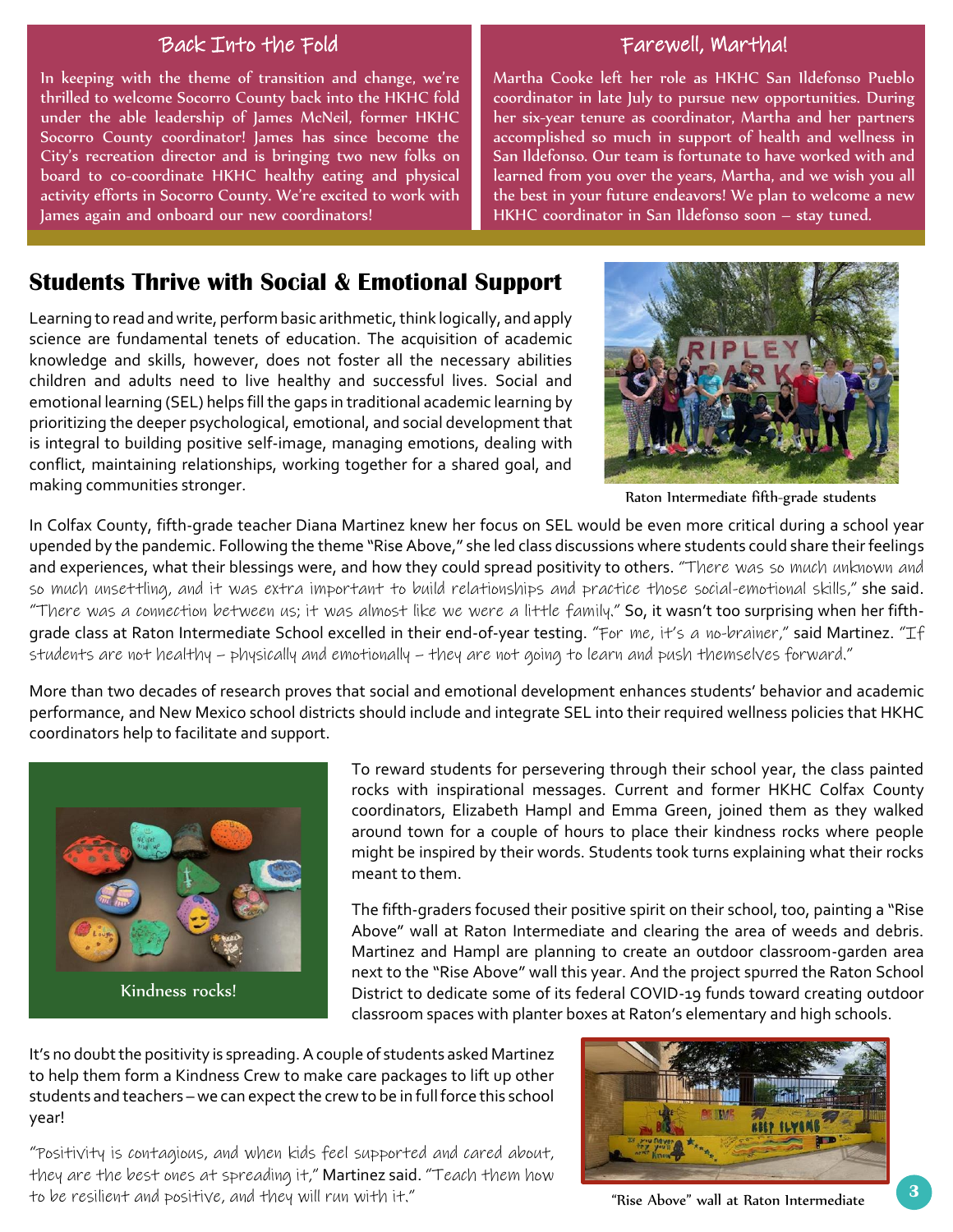## **Community Spotlight:** San Juan County



Justin Pioche, chef and winner of the cook-off, explains farm operations at Navajo Ethno-Agriculture

San Juan County, THE place to be if you want to learn how to support farmers and increase access to locally grown food in a comprehensive way! In just three years, a team of dedicated community partners – including HKHC and San Juan County Partnership – created several programs to help residents establish and expand farms, increased the amount of fresh food students eat in their school cafeterias, and established the San Juan College Harvest Food Hub to provide an additional local marketplace for farmers. "Introducing more fresh local food to students through Farm to School and NM Grown programs is one of many projects that furthers HKHC's goal to create opportunities for healthy eating and physical activity where our families live, learn, work, and play," said Patience Williams, HKHC San Juan County coordinator. "We know there is more work to be done and, with the support we have throughout the county, the sky's the limit!"

ONAPA staff were fortunate to attend this year's 3<sup>rd</sup> annual Food Summit in July, which included three days of virtual training workshops, a local cooking competition and food fair, farm tours, and the grand opening of the Food Hub. Farmington's Orchard Plaza was vibrating with community members' enthusiastic energy as the cooking competition kicked off the in-person festivities! Judy Castleberry was all smiles as she looked on, reveling in the progress food access advocates have made thanks to the support of partners like NMSU's County Extension Office and San Juan County Soil & Water

Conservation District. As director of the San Juan Community College's Enterprise Center, Castleberry secured a grant three years Conservation ago to establish the Food Hub and hire Erin Havens as program manager. "I love our farmers' markets, but if farmers are going to grow here, they need more markets and so we're making it easier for them to sell to schools and other places," said Castleberry, now retired from the College. "We act as a middleman, hooking them into the food system of Northern New Mexico."

Marie Johnson, student nutrition program coordinator for Farmington Schools and one of the cook-off judges, said she remembers a childhood spent sampling produce from her Grandma's garden all summer and wants more kids to have similar opportunities. That's why she launched an Earth Day Challenge for students and buys a significant amount of produce from 10-15 local growers for Farmington's school cafeterias. "I know eating fresh produce is best for our kids, and we have to do something to sustain our local farmers," she said, as the three chefs prepared dishes with local honey, lamb, quail eggs, and two items of their choice from the Food Hub.



On Earth Day, Johnson worked with HKHC San Juan County and other partners to distribute 5,000 kits for students to grow cucumbers and marigolds at home. In front of an engaged audience at Orchard Plaza, Johnson presented an award to a proud third grader who successfully documented her progress transforming seeds into cucumbers.

Local food cook-off at Orchard Plaza

The following day, farmers graciously welcomed a tour group to their farms, offering early season peach samples at Kerby Orchards, explaining the process of setting up an organic farm at GCI Farming, and highlighting Navajo food traditions and preservation techniques at the nonprofit Navajo Ethno-Agriculture. Wes Medlock, program coordinator for the Northwest NM New Farmer Network, dropped by Lavender on the San Juan as sibling farmers described how they extract oil from lavender plants. Medlock facilitates lease agreements between specialty crop farmers and landowners, making it easier for farmers to expand their operations with more land. The program has 15 landowners with 30 individual plots in Aztec, Bloomfield, Farmington, Turley, Kirtland, and Shiprock. It's one of three programs in the county that supports farmers, including a labor-linking program that began this spring to connect growers with individuals looking to work on a farm.

Aztec's Growing Forward Farm is yet another component of the county's work to bolster local food production. The farm will be an outdoor agricultural classroom that works to reconnect youth and community members to the agricultural legacy in the region.



Local residents buy produce from the Harvest Food Hub

**4** It's also part of a new farmer incubator program that teaches folks how to grow specialty crops and provides them with plots to start their agricultural businesses. Soon, locals can get sweet corn, pumpkins, melons, potatoes, edamame, and more at the farm. "As far as  $I$  know, this is the most hands-on farm program in the country," Medlock said. "It breaks down barriers for the next generation of farmers." The key to making all this work in San Juan County? A network of partners determined to build on their successes! For instance, the newly established Food Hub is now seeking funding to open a commercial kitchen and offer training for people who want to start careers in the food industry. San Juan County is a strong model for New Mexico communities looking to improve local food connections and strengthen economic development in agriculture. We've seen what they can accomplish in three years – we can't wait to see how this work continues to evolve and grow!